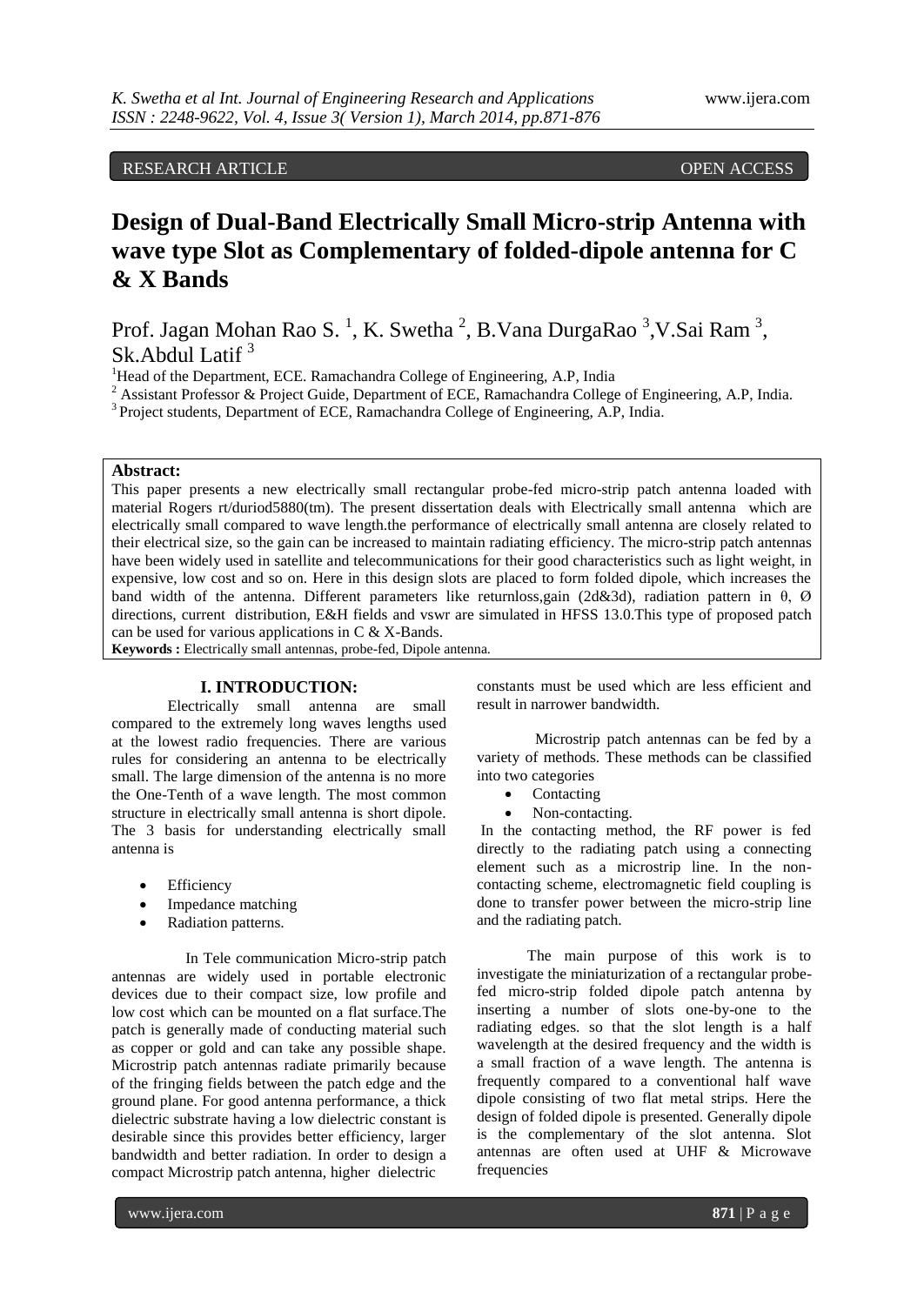In this paper, a compact size micro-strip folded dipole slot antenna is proposed with dielectric substrate as Rogers RT/duroid 5880(tm) with  $er=4.4$ and dimensions are base on resonant frequency. Various attempts are made to adjust the dimensions of the patch to improve the parameters like bandwidth, return loss, gain along **θ,** Ø directions, radiation pattern in 2-D and 3-D, E and H Field Distributions, Current Distributions using HFSS 13.0

## **II. DESIGN MODEL:**

The basic structure of the proposed antenna is shown in figure 1. The antenna is simulated on Rogers RT/Duroid 5880 substrate with a dielectric constant εr of 4.4.The size of the antenna is 3cm. Here the rectangular probe-fed micro-strip patch was taken, rectangular slots were inserted one with a length of 0.6cm and a width of 0.1cm.The substrate thickness is 0.16cm.So we designed the slots with individual manner and applied the thickness of the substrate and then cutted from the main patch. The patch can be fed with a probe through ground plane. Placing the slots in folded dipole manner increases antenna's electrical length, without modifying the patch's global dimensions.The slot antenna consists of a radiator formed by cutting a narrow slot in a large metal surface. Such an antenna is shown in figure. The slot length is a half wavelength at the desired frequency and the width is a small fraction of a wavelength. The antenna is frequently compared to a conventional half-wave dipole consisting of two flat metal strips. The physical dimensions of the metal strips are such that they would just fit into the slot cut out of the large metal sheet.



Figure 1: geometry of rectangular probe-fed with folded dipole.

Here both probe fed & edge fed electrically small micro-strip folded dipole antennas are measured in order to validate the results of the simulations.From the results obtained, the simulated returnloss & gain values of electrically small microstrip probe fed folded dipole antenna are better than the values obtained using edge fed. Micro-strip probe fed folded dipole antenna was simulated and the numerical return loss and radiation patterns were

shown. The purpose of this paper is to discuss the microstrip probe-fed folded dipole patch antenna and to present the experimental results. In particular, the dimensions of the patch are given along with the feed network. Discussion of the dimensions and how they were obtained are presented. The experimental return loss and the experimental E and H-plane radiation patterns are compared with the Ansoft HFSS 13.0 results.



## **III. SIMULATION RESULTS: A.Return loss:**

 It is defined as the signal attenuation caused by impedance variations in the structure of a cable or associated connection parts.



 From the figure 3, the return losses of the proposed antenna at 6.3065GHz and 11.0804GHz are -17.1318dB and -18.8089dB.

## **B. Gain:**

It is defined as the ratio of the radiation intensity in the peak intensity direction to the intensity that would be obtained if the power accepted by the antenna were radiated isotropically.



Figure 4: 2D gain total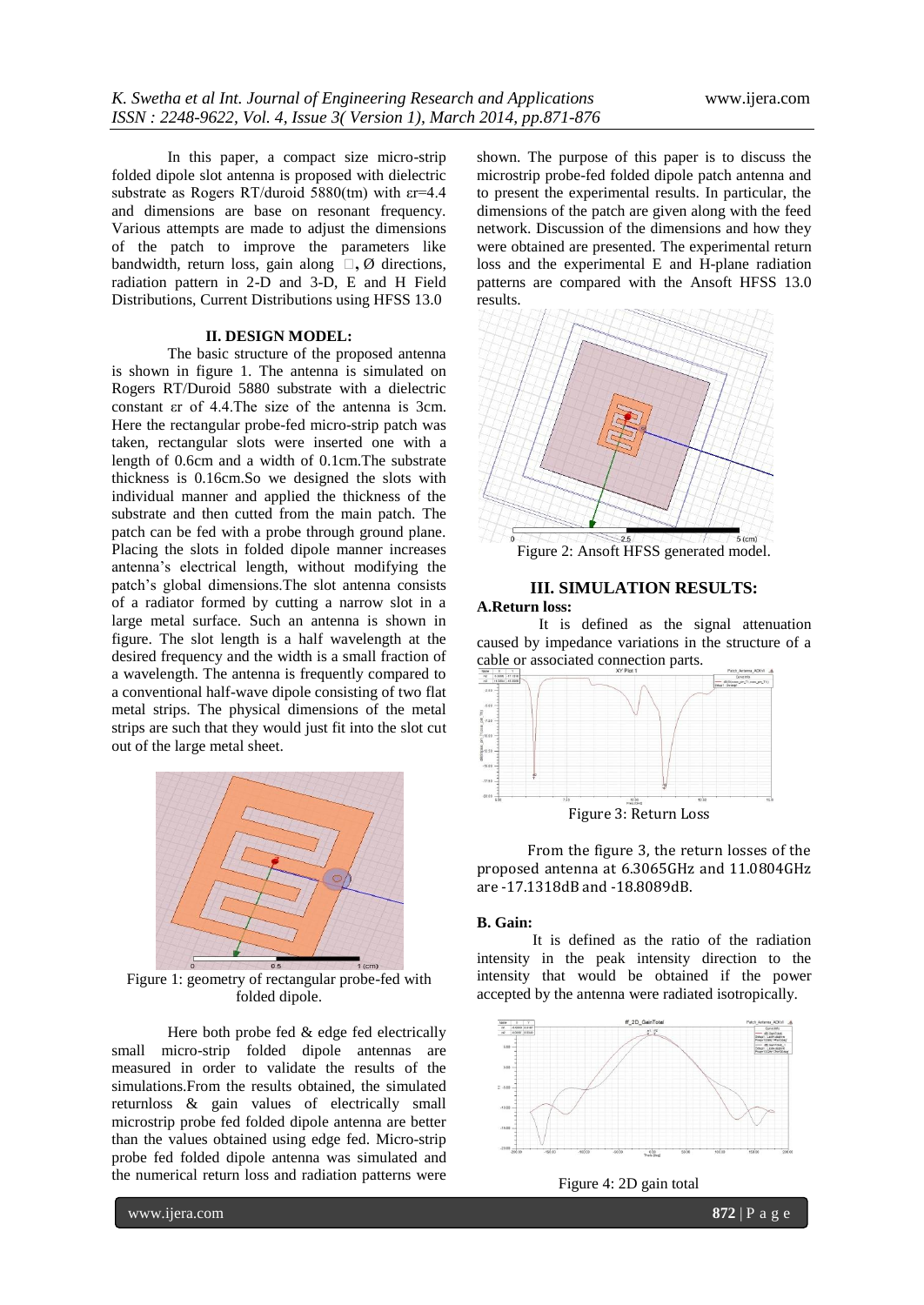

Figure 5: 3D gain total

 Figure 4 & 5 shows the gain of the antenna in 2D & 3D patterns. The gain of the proposed antenna is 8.1008 dB.

#### **C. Radiation patterns:**

The radiation pattern of an antenna is a plot of the far-field radiation properties of antenna as a function of the spatial co-ordinates which are specified by the elevation angle **θ and** Ø and the azimuth angle. It is a plot of the power radiated from an antenna per unit solid angle which is nothing but the radiation intensity.



#### Figure 6: Radiation Pattern total

 Figure 6 shows the radiation pattern total (E-total) plotted at 10GHz.



Figure 7:Radiation pattern phi

 Figure 7 shows the radiation pattern phi (E - Phi) plotted at 10Ghz.



Figure 8: Radiation pattern theta

Figure 8 shows the radiation pattern theta (E-Theta) plotted at 10GHz.

#### **D. E-Feild distribution:**

The effect produced by an electric charge that exerts a force on charged objects is the E-field and its distribution in the patch is as shown in figs 9 & 10



Figure 9 : Electric field at mag\_E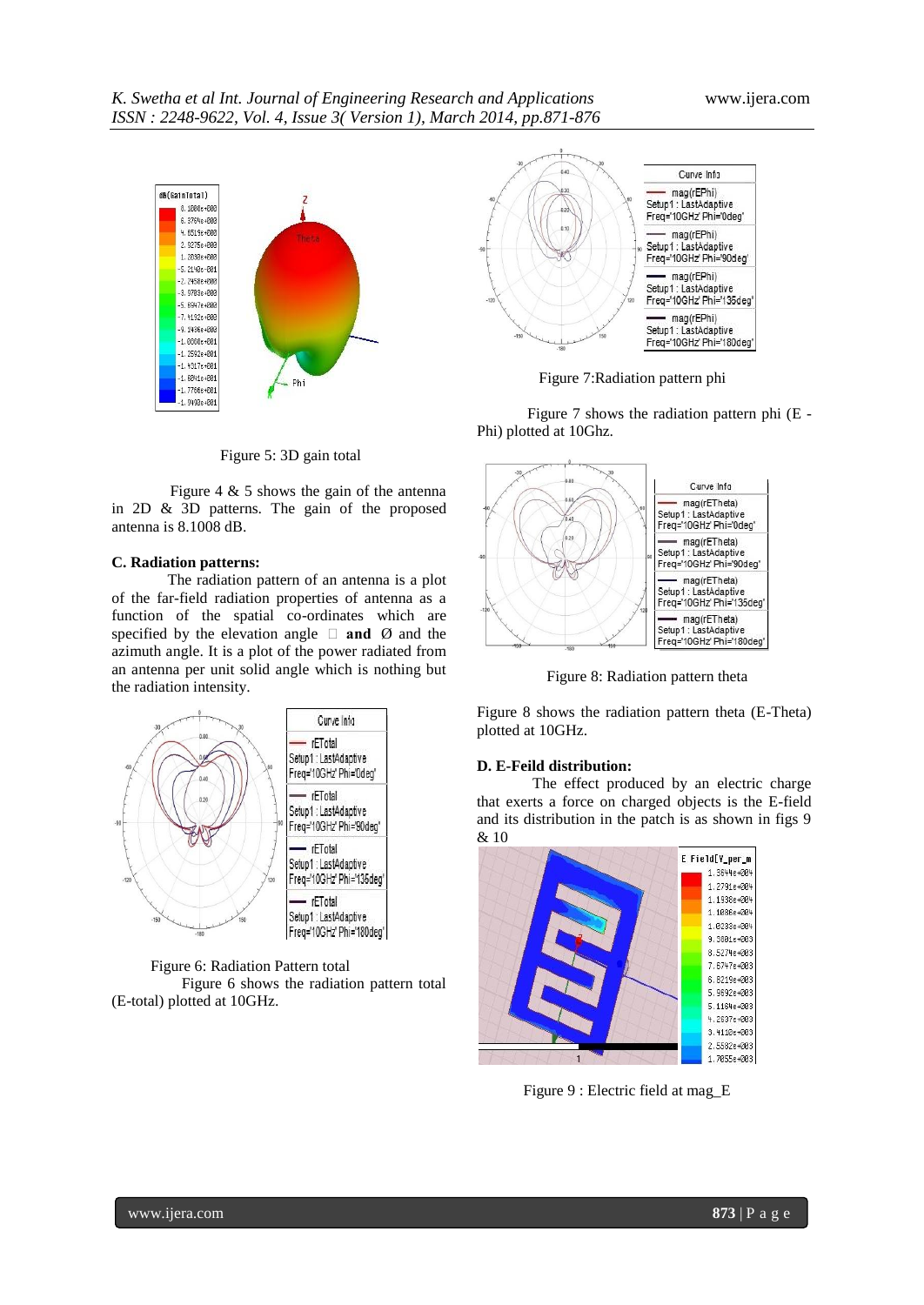

Figure 10: electric field at vector\_E

The value obtained from the figures 9 & 10 is 1.3644e+004 at 10GHz frequency.

## **E. H-Field distribution:**

The measured intensity of a magnetic field in the patch is shown in figure 11 & 12



Figure 11: Magnetic field at mag\_H



Figure 12: Magnetic field at vector\_H

 The value obtained from the figures 11 & 12 is 6.0823e+001 at 10GHz.

#### **F. Current distribution:**

The distribution which establishes itself when the influence of over potential is negligilble.



Figure 13: Current distribution at mag\_Jsurf



Figure 14: Current distribution at vector\_Jsurf

 The measured value obtained from the figure 13 & 14 is 7.7901e+001 at 10GHz.

### **G.Mesh plot:**

It can be said by the rectangles which defines the current distribution.current distribution on the patch and from the figure it is clear that current distribution is more on the patch when compared to the substrate.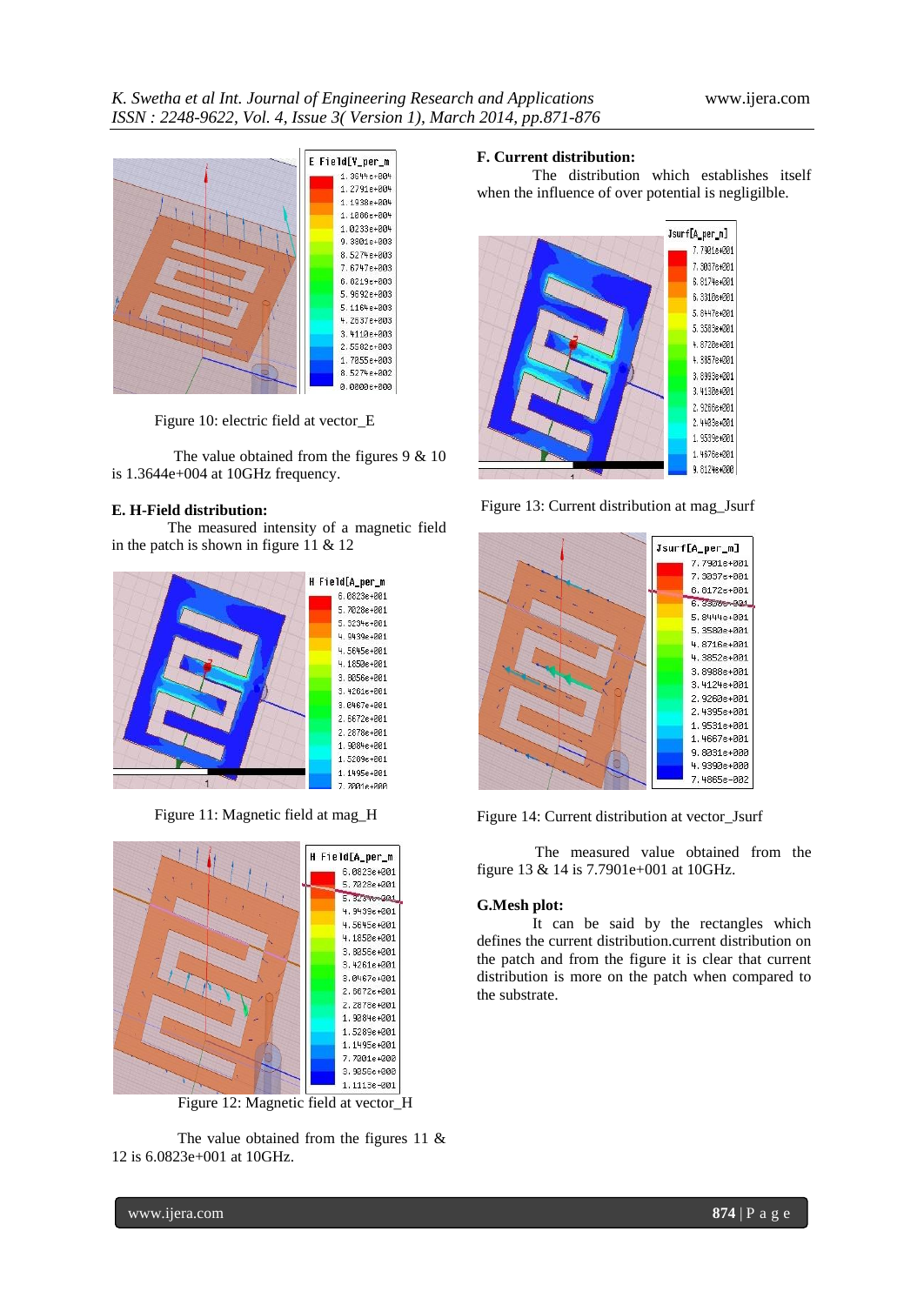

Figure 15: Mesh Plot

#### **H.VSWR:**

It is a function of reflection coefficient, which describes the power reflected from the antenna.





Figure 17: Active VSWR

 Figure 16 & 17 shows Terminal and Active VSWR plotted at 10GHz.The VSWR obtains 2.0013 at 11.0804GHz frequency.

**IV. Tabular form:** Typical dimensions for the antenna designed for 10GHz.

| 1000117. |                    |           |                |
|----------|--------------------|-----------|----------------|
| S.NO     | Parameter          | Magnitude | Units          |
| 1.       | Gain               | 1.0000    | dВ             |
| 2.       | Directivity        | 0.9975    | N <sub>0</sub> |
|          |                    |           | units          |
| 3.       | Realized           | 0.9849    | $\rm dB$       |
|          | Gain               |           |                |
|          | Polarization       | 1.0000    | dB             |
|          | Ratio              |           |                |
| 5.       | <b>Axial Ratio</b> | 1.0000    | dB             |

#### **V. Conclusion:**

A basic rectangular probe-fed micro-strip patch antenna can be miniature by inserting a number of slots placing one-by-one to the radiating edges with short range tracking, satellite, weather radar systems and Wi-Fi applications. The resultant antennas with slots can be characterized as small antennas. In this design the proposed antenna can operate at 10GHz with return loss <-10dB.Good return loss and radiation pattern characteristics are obtained in the frequency band of interest. The antenna is successfully designed and optimized. The performance properties are analyzed for the optimized dimensions and the proposed antenna works well at C & X-band. Finally, the measurements of rectangular micro-strip probe-fed patch antenna on Rogers RT/duroid 5880(tm) substrate for satellite, military, short range tracking, missile guidance and marine radar applications have been investigated.

#### **VI. ACKNOWLEDGEMENT**

We would like to express our thanks to the department of ECE and Management of Ramachandra College of Engineering for their continuous support and encouragement during this work.

## **REFERENCES:**

- [1] A. D. Yaghjian and S. R. Best, "Impedance, Bandwidth, and Q of Antennas," IEEE Transactions on Antennas and Propagation, AP-53 , 4, April 2005, pp. 1 298- 1 324.
- **[2].** Constantine A. Balanis: "Antenna Theory, Analysis and Design" (John Wiley & Sons).
- [3]. N. Herscovici, "New considerations in the design of microstrip antennas." IEEE Transactions on Antennas and Propagation, AP- 46, 6, June 1998, pp. 807-812.
- [4]. S. R. Best, "Low Q Electrically Small Linear and Elliptical Polarized Spherical Dipole Antennas," IEEE Transactions on Antennas and Propagation, AP-53, 3, March 2005, pp. 1 047-1 053.
- [5] S. R. Best, "A Discussion on Quality Factor of Impedance Matched Electrically Small Wire Antennas," IEEE Transactions on Antennas and Propagation, AP-53, 1 , January 2005 , pp. 502-508.
- [6] S . R. Best and A. D . Yaghjian, "The Lower Bounds on Q for Lossy Electric and Magnetic Dipole Antennas," IEEE Antennas and Wireless Propagation Letters, 3, December 2004, pp. 3 1 4-3 1 6.
- [7] L. J. Chu, "Physical Limitations of Omnidirectional Antennas," Journal of Applied Physics, 19, December 1 948, pp. 1 1 63- 1 1 75 .

www.ijera.com **875** | P a g e